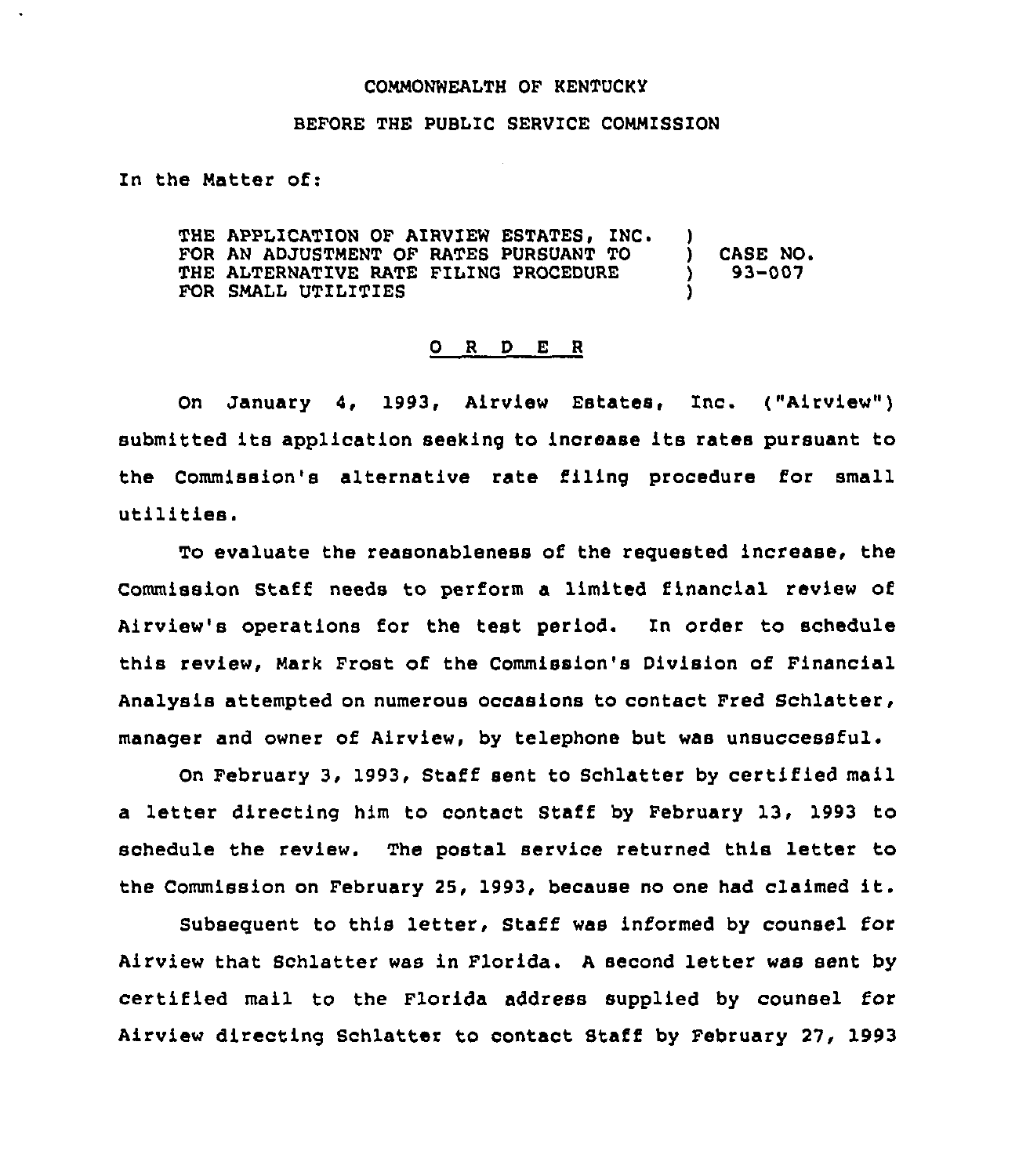to schedule the review. This letter was also returned to the Commission by the postal service because it went unclaimed.

On March 30, 1993, Airview filed a motion with the Commission reguesting that Airview's application be held in abeyance for a period of six months, or until such time as it is determined whether the city of Elizabethtown will annex Airview Estates Subdivision and permit the residents of Airview Estates to tap onto the city of Elizabethtown's sewer treatment system.

As grounds for its motion, Airview cites that if annexation occurs, the rate case would be moot and thus there is no reason for Airview to incur the expense of compiling all of the financial information necessary to proceed with the rate case.

Pursuant to KRS 278.190 the Commission must issue a decision in a rate case within 10 months. Airview's application, filed on January 4, 1993, has already been under review by the Commission for nearly three months. If the Commission were to grant Airview's reguest, it would be impossible for the Commission to comply with the statutory deadline. Moreover, even if this case is dismissed, Airview possesses the right to file it again at a later date. The costs associated with refiling the case should not be substantial.

Based upon the foregoing, the Commission HEREBY ORDERS that:

1. Airview's motion to hold this case in abeyance is denied.

2. In the event Airview desires to proceed with the rate case, within 10 days of the date of this Order, Schlatter, or his authorized representative, shall contact the Commission in order to schedule a financial review of Airview's financial operations.

 $-2-$